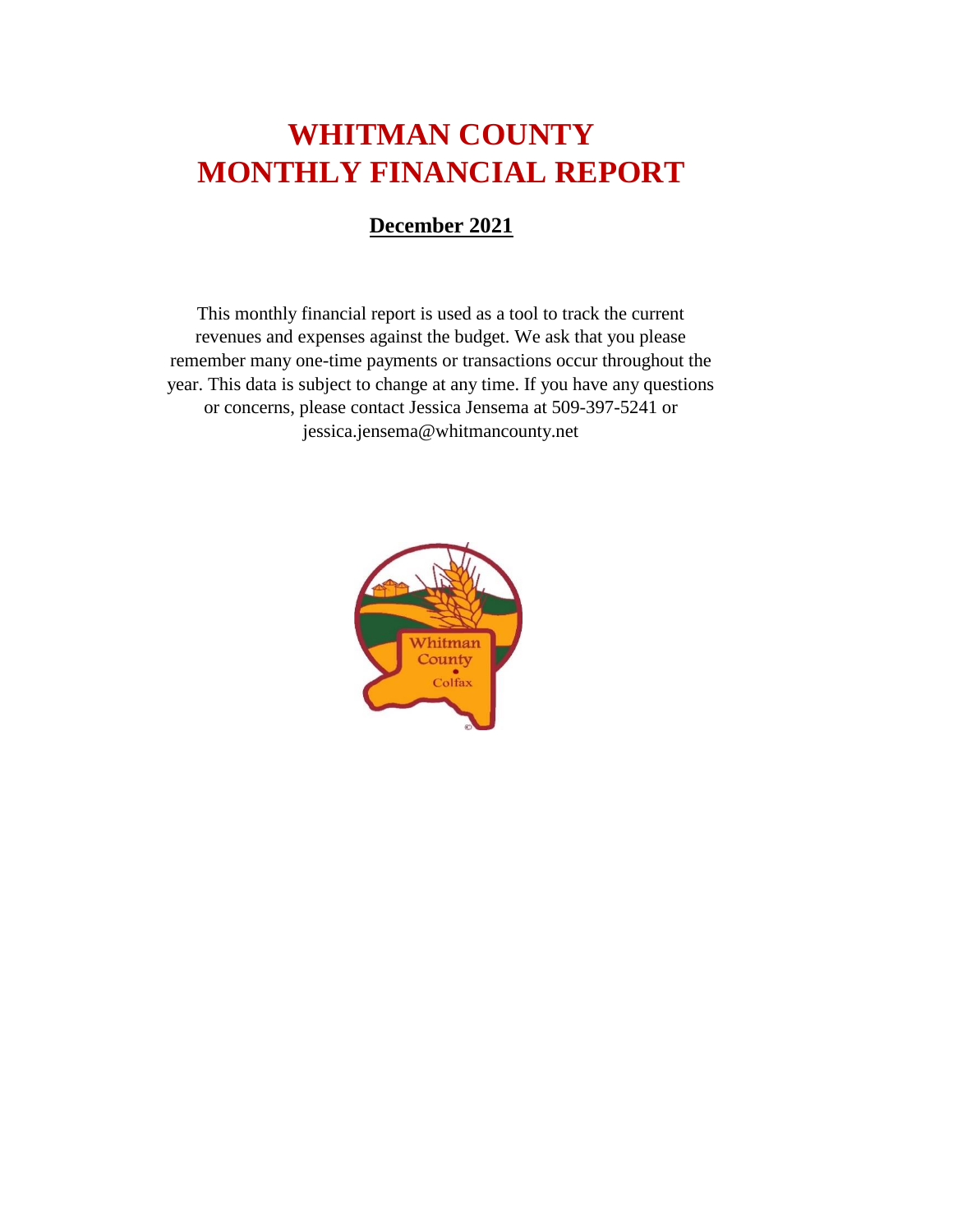|                                |                                                  | <b>CURRENT EXPENSE/GENERAL FUND</b> |                  |                  |                                     |             |           |                 |
|--------------------------------|--------------------------------------------------|-------------------------------------|------------------|------------------|-------------------------------------|-------------|-----------|-----------------|
|                                | <b>REVENUES &amp; EXPENDITURES BY DEPARTMENT</b> |                                     |                  |                  |                                     |             |           |                 |
|                                |                                                  | AS OF 12/31/2021 (100%)             |                  |                  |                                     |             |           |                 |
|                                |                                                  |                                     |                  |                  | <b>Includes Budget Amendment #4</b> |             |           |                 |
|                                | Revenue                                          |                                     |                  | $\%$             | <b>Expenditures</b>                 |             |           | %               |
| <b>Department</b>              | 2021 Budget                                      | 2021 Actual                         | <b>Remaining</b> | <b>Collected</b> | 2021 Budget                         | 2021 Actual | Remaining | <b>Expended</b> |
| <b>Beginning Fund Balance</b>  | 1,264,538                                        |                                     | 1,264,538        |                  |                                     |             |           | 0.00%           |
| Prior Period Adjustment        |                                                  | 11,013                              |                  | 0.00%            |                                     | 5,181       |           |                 |
| <b>BoCC</b>                    |                                                  |                                     |                  | 0.00%            | 508,617                             | 482,633     | 25,984    | 94.89%          |
| <b>General Government</b>      | 2,133,525                                        | 2,223,915                           | (90, 390)        | 104.24%          | 4,250,714                           | 4,079,695   | 171,019   | 95.98%          |
| <b>Administrative Services</b> | 651,903                                          | 598,783                             | 53,120           | 91.85%           | 307,708                             | 297,294     | 10,414    | 96.62%          |
| <b>Human Resources</b>         | 2,000                                            | 1,115                               | 885              | 55.75%           | 244,642                             | 215,878     | 28,764    | 88.24%          |
| <b>Superior Court</b>          | 12,973                                           | 15,603                              | (2,630)          | 120.27%          | 260,521                             | 239,500     | 21,021    | 91.93%          |
| <b>District Court</b>          | 782,450                                          | 749,000                             | 33,450           | 95.72%           | 1,003,063                           | 868,517     | 134,546   | 86.59%          |
| Clerk                          | 196,205                                          | 159,577                             | 36,628           | 81.33%           | 399,447                             | 355,701     | 43,746    | 89.05%          |
| Treasurer                      | 10,116,132                                       | 11,047,093                          | (930, 961)       | 109.20%          | 476,776                             | 415,157     | 61,619    | 87.08%          |
| Auditor                        | 630,950                                          | 690,736                             | (59, 786)        | 109.48%          | 1,218,072                           | 931,084     | 286,988   | 76.44%          |
| Assessor                       |                                                  | 6                                   |                  | 0.00%            | 464,932                             | 405,086     | 59,846    | 87.13%          |
| <b>Prosecuting Attorney</b>    | 133,838                                          | 110,662                             | 23,176           | 82.68%           | 811,700                             | 760,787     | 50,913    | 93.73%          |
| Child Support Enforcement      | 111,350                                          | 65,448                              | 45,902           | 58.78%           | 111,350                             | 50,324      | 61,026    | 45.19%          |
| <b>Facilities Management</b>   |                                                  | 194                                 |                  | 0.00%            | 745,902                             | 661,933     | 83,969    | 88.74%          |
| Sheriff                        | 536,600                                          | 570,894                             | (34, 294)        | 106.39%          | 4,174,226                           | 3,647,688   | 526,538   | 87.39%          |
| Juvenile                       | 144,293                                          | 138,093                             | 6,200            | 95.70%           | 583,442                             | 561,799     | 21,643    | 96.29%          |
| Weed                           | 1,350                                            | 1,892                               | (542)            | 140.15%          | 92,985                              | 87,817      | 5,168     | 94.44%          |
| Coroner                        | 6,000                                            | 5,970                               | 30               | 99.50%           | 195,135                             | 188,073     | 7,062     | 96.38%          |
| Extension                      | 600                                              | 802                                 | (202)            | 133.67%          | 145,228                             | 135,563     | 9,665     | 93.34%          |
| <b>Emergency Management</b>    | 137,827                                          | 76,235                              | 61,592           | 55.31%           | 347,524                             | 289,146     | 58,378    | 83.20%          |
| Health                         | 2,023,331                                        | 2,310,811                           | (287, 480)       | 114.21%          | 1,115,453                           | 914,225     | 201,228   | 81.96%          |
| Fair                           | 347,012                                          | 219,534                             | 127,478          | 63.26%           | 668,416                             | 508,866     | 159,550   | 76.13%          |
| Parks & Rec                    | 15,000                                           | 20,265                              | (5,265)          | 135.10%          | 261,134                             | 255,613     | 5,521     | 97.89%          |
| IT                             | 43,500                                           | 50,744                              |                  | 0.00%            | 904,390                             | 901,980     | 2,410     | 99.73%          |
| <b>TOTALS</b>                  | 19,291,377                                       | 19,068,385                          | 241,449          | 98.84%           | 19,291,377                          | 17,259,540  | 2,031,837 | 89.47%          |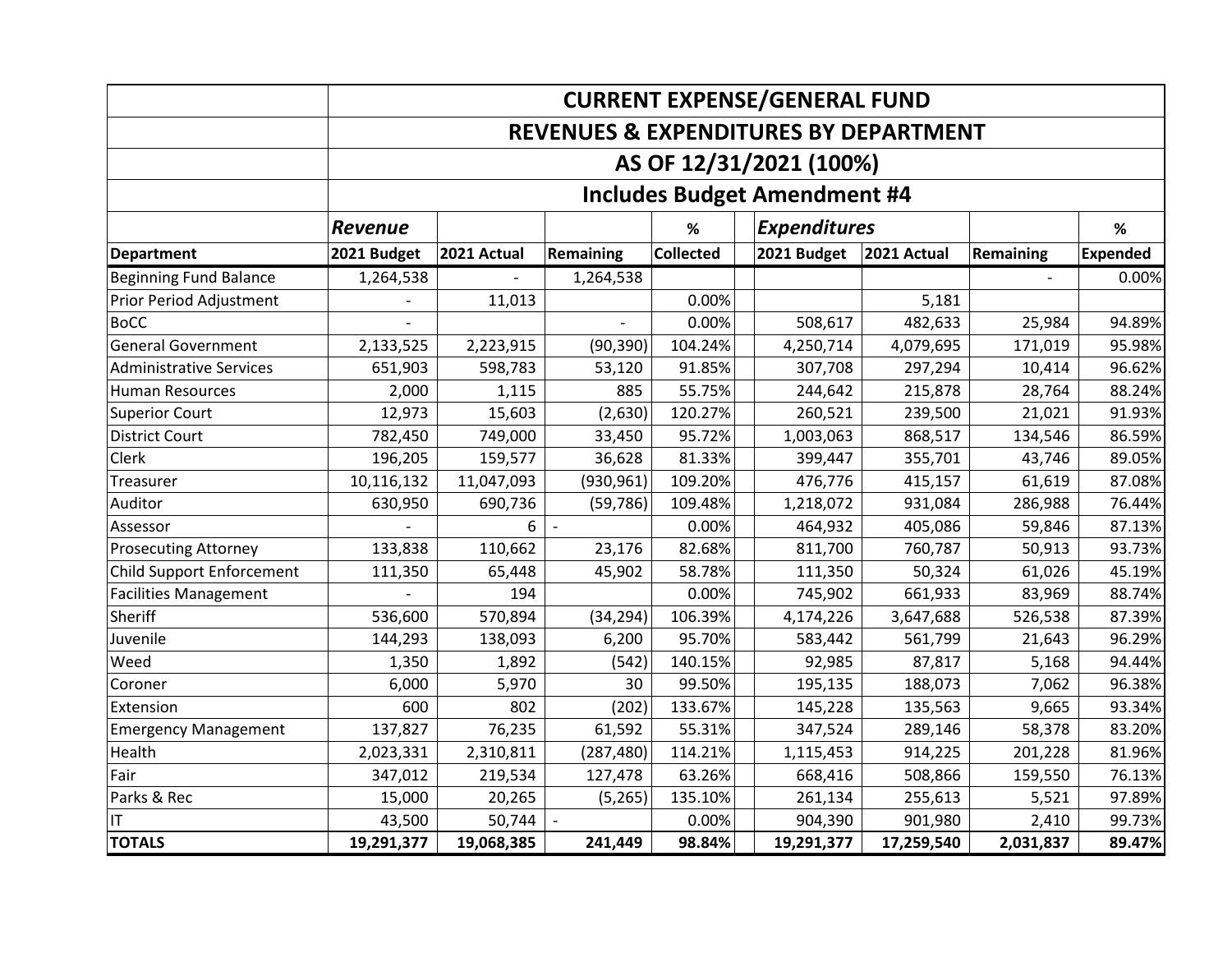## **CURRENT EXPENSE & COUNTY-WIDE CASH AND DEBT AS OF 12/31/2021**

#### **CASH/INVESTMENTS**

| <b>Current Expense/General Fund</b>                 | December 2021 | December 2020 | December 2019 | December 2018 | December 2017 |
|-----------------------------------------------------|---------------|---------------|---------------|---------------|---------------|
| Cash                                                | 10,963,646    | 9.154.488     | 10.672.580    | 8.756.755     | 6,885,740     |
| Reserve (Investment)                                | 2.819.029     | 2.819.029     | 1.419.029     | 1.219.029     | 1,169,029     |
| <b>Total Current Expense Cash &amp; Investments</b> | 13,782,675    | 11.973.517    | 12.091.609    | 9.975.784     | 8.054.769     |

| <b>County-Wide</b>                              | December 2021 | December 2020 | December 2019 | December 2018 | December 2017 |
|-------------------------------------------------|---------------|---------------|---------------|---------------|---------------|
| Cash                                            | 31,987,371    | 27.258.318    | 27,003,299    | 28,202,791    | 26,217,668    |
| Investments                                     | 7.541.502     | 7.087.803     | 7.001.975     | 4.390.383     | 4.424.499     |
| <b>Total County-Wide Cash &amp; Investments</b> | 39.528.873    | 34.346.121    | 34.005.274    | 32.593.174    | 30.642.167    |

#### **DEBT - County-wide**

| <b>Interfund loans</b>                                            |                        |    |           |                  |
|-------------------------------------------------------------------|------------------------|----|-----------|------------------|
| <b>Borrowing Fund</b>                                             | <b>Lending Fund</b>    |    |           |                  |
| <b>Emergency Communication, Principal Only</b>                    | <b>Current Expense</b> | Ş  | 1,000,000 | 5/31/2025        |
| <b>General Obligations</b>                                        |                        |    |           |                  |
| Public Service Building GO Bond, Principal Only<br>Holman Capital |                        | \$ | 1,354,699 | 3/31/2031        |
| <b>Revenue Obligations</b>                                        |                        |    |           |                  |
| Solid Waste Revenue Bond, Principal Only                          |                        | \$ | 569,914   | 12/20/2023       |
| Compensated Balances-County-Wide                                  |                        |    | 833,009   | as of 12/31/2021 |
| Landfill Closure and Post Closure                                 |                        |    | 1,700,000 |                  |
| <b>Emergency Comm Capital Lease</b>                               |                        | \$ | 761,247   | 7/20/2025        |
| <b>Total County-Wide Debt</b>                                     |                        | \$ | 6,218,869 |                  |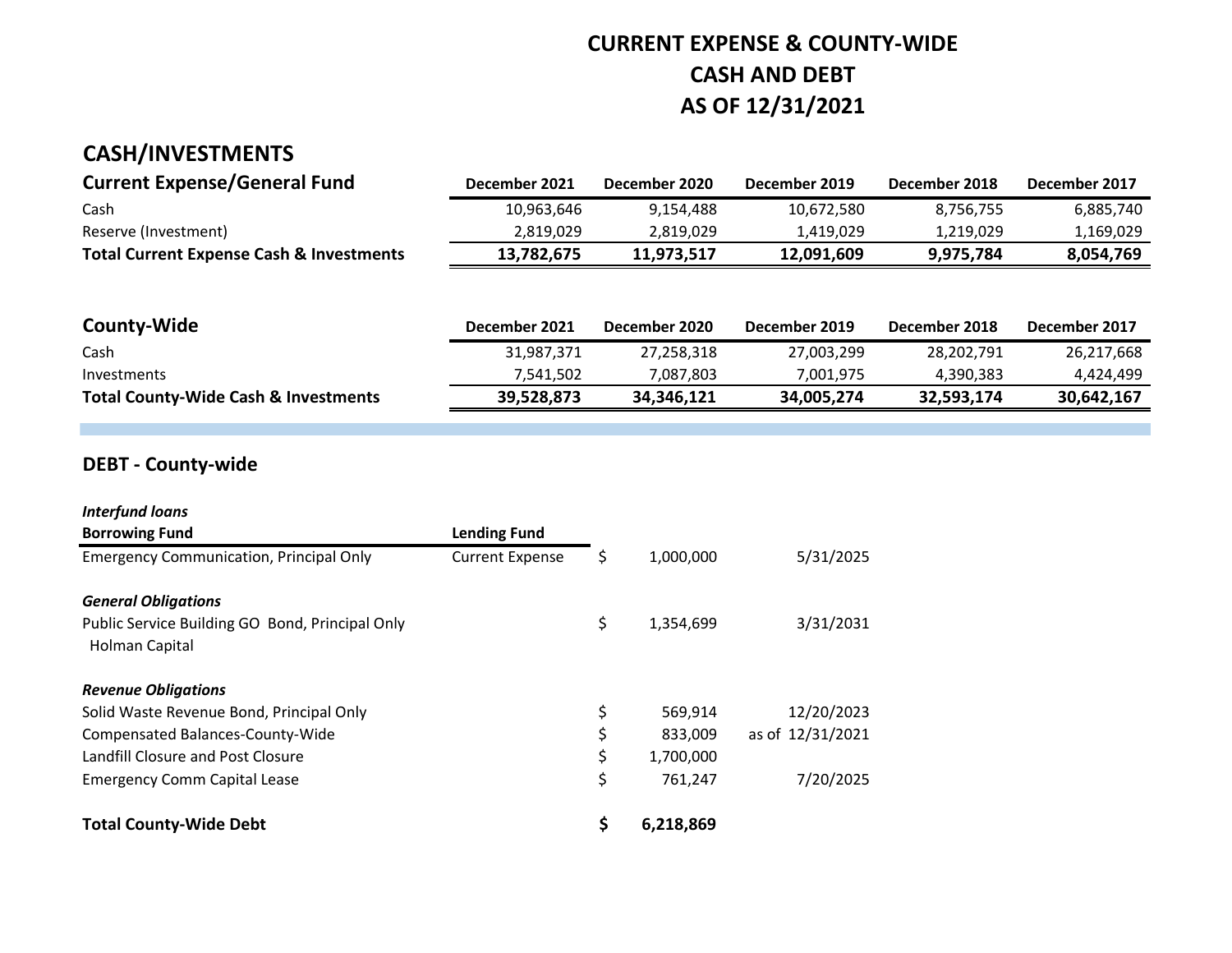# **CURRENT EXPENSE/GENERAL FUND REVENUES BY CATEGORY AS OF 12/31/2021 (100%)**

#### **INCLUDES BUDGET AMENDMENT #4**

| <b>Revenue</b>                             | <b>Budget</b> | <b>Actual</b> | % received |
|--------------------------------------------|---------------|---------------|------------|
| <b>Beginning Fund Balance</b>              | 1,264,538     |               | 0.00%      |
| Prior Period Adjustment                    |               | 11,013        | 0.00%      |
| <b>Property Tax</b>                        | 6,132,432     | 6,681,285     | 108.95%    |
| <b>Other Taxes</b>                         | 3,153,500     | 3,452,189     | 109.47%    |
| Licenses & Permits                         | 130,500       | 139,245       | 106.70%    |
| Payment in Lieu of Taxes/Federal Lease     | 61,500        | 62,378        | 101.43%    |
| <b>Federal Grants</b>                      | 2,059,219     | 1,890,157     | 91.79%     |
| <b>State Grants</b>                        | 1,200,463     | 1,261,938     | 105.12%    |
| <b>State-Shared Revenues, Entitlements</b> | 1,053,823     | 1,368,280     | 129.84%    |
| <b>Charges for Services</b>                | 1,995,384     | 2,031,857     | 101.83%    |
| Fines/Penalties                            | 871,450       | 873,058       | 100.18%    |
| <b>Interest Earnings</b>                   | 279,000       | 198,260       | 71.06%     |
| Rents/Leases                               | 145,867       | 147,331       | 101.00%    |
| <b>Miscellaneous Revenues</b>              | 69,364        | 30,582        | 44.09%     |
| Interfund Loan Repayment                   |               | 125,000       | 0.00%      |
| Transfers In                               | 874,337       | 795,812       | 91.02%     |
| Insurance Recoveries                       |               |               |            |
| <b>Total CE/General Fund Revenue</b>       | 19,291,377    | 19,068,385    | 98.84%     |

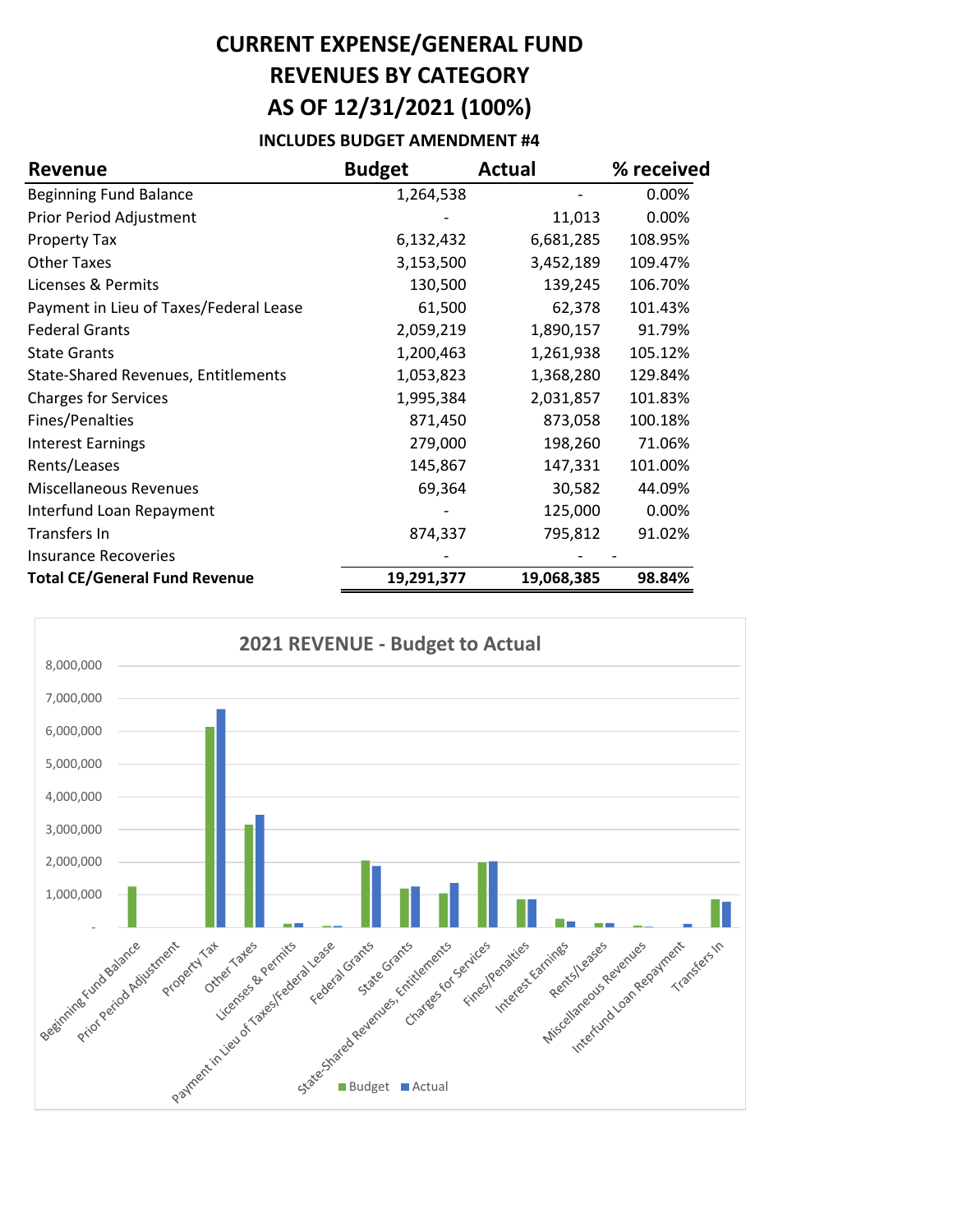## **CURRENT EXPENSE/GENERAL FUND REVENUES BY CATEGORY/% of TOTAL AS OF 12/31/2021**

|                                            |             |             | 2021 % of 2021 | 2021 vs 2020      |
|--------------------------------------------|-------------|-------------|----------------|-------------------|
|                                            | 2021 Actual | 2020 Actual | <b>Total</b>   | <b>Difference</b> |
| Property Tax                               | 6,681,285   | 6,474,844   | 35.04%         | 206,441           |
| <b>Other Taxes</b>                         | 3,452,189   | 3,618,479   | 18.10%         | (166, 290)        |
| <b>Prior Period Adjustments</b>            | 11,013      | 1,878       | 0.06%          | 9,135             |
| Licenses & Permits                         | 139,245     | 132,357     | 0.73%          | 6,888             |
| Payment in Lieu of Taxes/Federal Lease     | 62,378      | 61,486      | 0.33%          | 892               |
| <b>Federal Grants</b>                      | 1,890,157   | 4,809,727   | 9.91%          | (2,919,570)       |
| <b>State Grants</b>                        | 1,261,938   | 990,815     | 6.62%          | 271,123           |
| <b>State-Shared Revenues, Entitlements</b> | 1,368,280   | 978,396     | 7.18%          | 389,884           |
| <b>Charges for Services</b>                | 2,031,857   | 1,937,124   | 10.66%         | 94,733            |
| Fines/Penalties                            | 873,058     | 989,046     | 4.58%          | (115,988)         |
| <b>Interest Earnings</b>                   | 198,260     | 360,538     | 1.04%          | (162, 278)        |
| Rents/Leases                               | 147,331     | 37,739      | 0.77%          | 109,592           |
| Miscellaneous Revenues                     | 30,582      | 36,872      | 0.16%          | (6, 290)          |
| Interfund Loan Repayment                   | 125,000     |             | 0.66%          | 125,000           |
| Transfers In                               | 795,812     | 697,173     | 4.17%          | 98,639            |
| <b>Insurance Recoveries</b>                |             |             | 0.00%          |                   |
| <b>Total CE/General Fund Revenue</b>       | 19,068,385  | 21,126,474  | 100.00%        | (2,058,089)       |



**Property Tax Other Taxes Prior Period Adjustments** Licenses & Permits **Payment in Lieu of Taxes/Federal Lease Federal Grants** State Grants ■ State-Shared Revenues, Entitlements Charges for Services **Fines/Penalties** Interest Earnings Rents/Leases **Miscellaneous Revenues** Interfund Loan Repayment **Transfers In**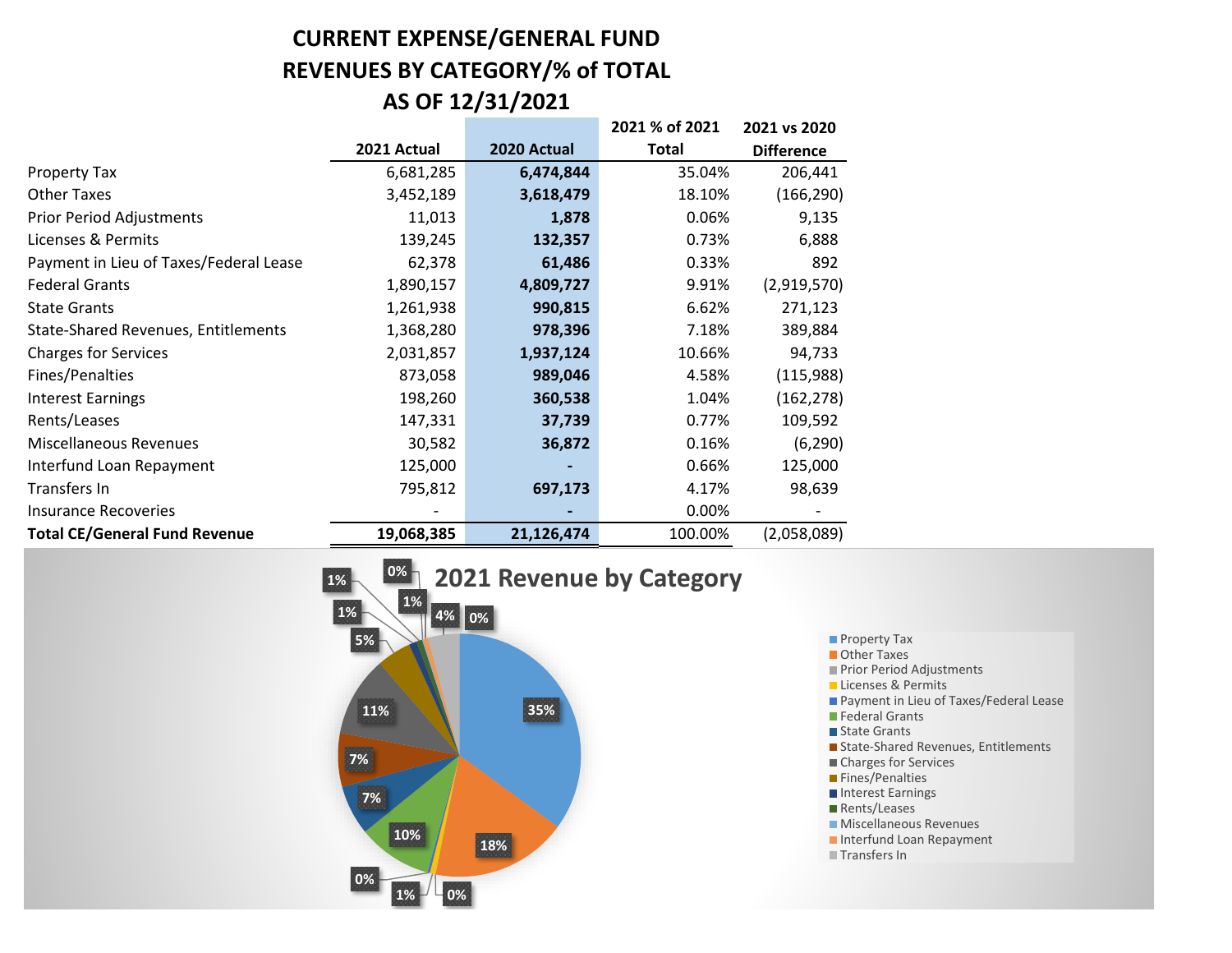# **CURRENT EXPENSE/GENERAL FUND EXPENSES BY CATEGORY AS OF 12/31/2021 (100%)**

#### **INCLUDES BUDGET AMENDMENT #4**

| <b>Expenses</b>                       | <b>Budget</b> | <b>Actual</b> | % spent |
|---------------------------------------|---------------|---------------|---------|
| Salaries/Wages                        | 7,794,355     | 7,131,611     | 91.50%  |
| <b>Benefits</b>                       | 3,082,775     | 2,745,954     | 89.07%  |
| Supplies/Materials                    | 1,128,456     | 702,507       | 62.25%  |
| Services/Charges                      | 5,506,304     | 5,059,883     | 91.89%  |
| Miscellaneous                         | 93,950        | 63,973        | 68.09%  |
| Intergovernmental                     | 800           |               | 0.00%   |
| <b>Capital Purchases</b>              | 10,000        | 80,076        | 800.76% |
| <b>Transfers Out</b>                  | 1,674,182     | 1,470,000     | 87.80%  |
| <b>Intrafund Transfers</b>            |               |               | 0.00%   |
| Interfund Loan                        |               |               | 0.00%   |
| <b>Prior Period Adjustments</b>       |               | 5,181         | 0.00%   |
| Intrafund Expenditures                | 555           | 355           | 63.96%  |
| <b>Total CE/General Fund Expenses</b> | 19,291,377    | 17,259,540    | 89.47%  |

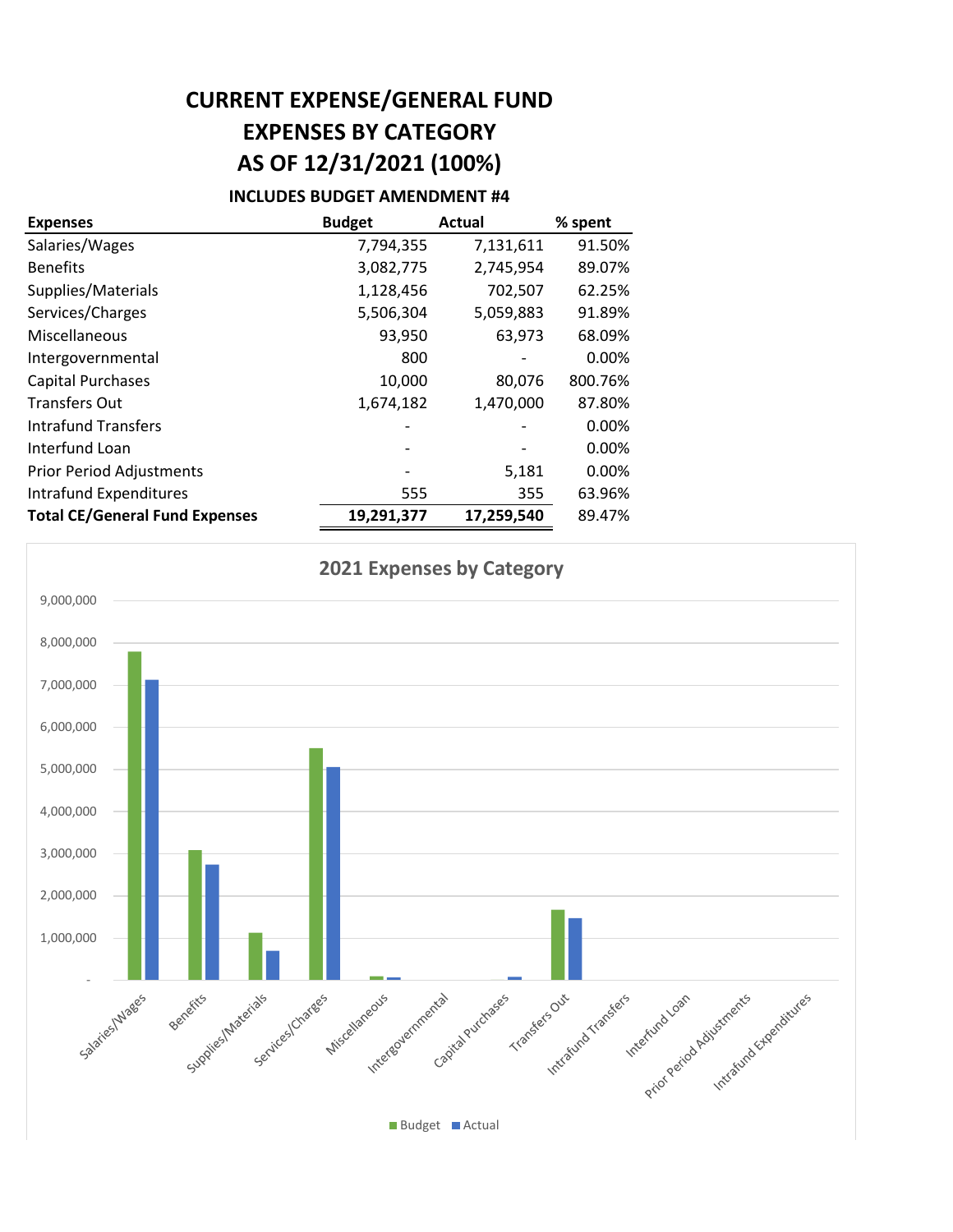### **CURRENT EXPENSE/GENERAL FUND EXPENSES BY OBJECT CODE AS OF 12/31/2021 (100%)**

|                                       |             |             | 2021 % of 2021 | 2021 vs 2020      |
|---------------------------------------|-------------|-------------|----------------|-------------------|
| <b>Expenses</b>                       | 2021 Actual | 2020 Actual | Total          | <b>Difference</b> |
| Salaries/Wages                        | 7,131,611   | 7,124,559   | 41.32%         | 7,052             |
| <b>Benefits</b>                       | 2,745,954   | 2,818,162   | 15.91%         | (72, 208)         |
| Supplies/Materials                    | 702,507     | 1,129,050   | 4.07%          | (426, 543)        |
| Services/Charges                      | 5,059,883   | 6,970,070   | 29.32%         | (1,910,187)       |
| <b>Miscellaneous</b>                  | 63,973      | 2,232       | 0.37%          | 61,741            |
| Intergovernmental                     |             | 483,321     | 0.00%          | (483, 321)        |
| Capital Purchases                     | 80,076      | 222,607     | 0.46%          | (142, 531)        |
| <b>Transfers Out</b>                  | 1,470,000   | 2,483,839   | 8.52%          | (1,013,839)       |
| Prior Period / Adjustment             | 5,181       | 406         | 0.03%          | 4,775             |
| <b>Intrafund Transfers</b>            |             |             | 0.00%          |                   |
| Interfund Loan                        |             |             | 0.00%          |                   |
| Intrafund Expenditures                | 355         | 10,249      | 0.00%          | (9,894)           |
| <b>Total CE/General Fund Expenses</b> | 17,259,540  | 21,244,495  | 100%           | (3,984,955)       |

**2021 Expenses by Object Code**



■ Salaries/Wages **Benefits** ■ Supplies/Materials Services/Charges **Miscellaneous** Intergovernmental Capital Purchases **Transfers Out Prior Period /Adjustment** Intrafund Transfers Interfund Loan Intrafund Expenditures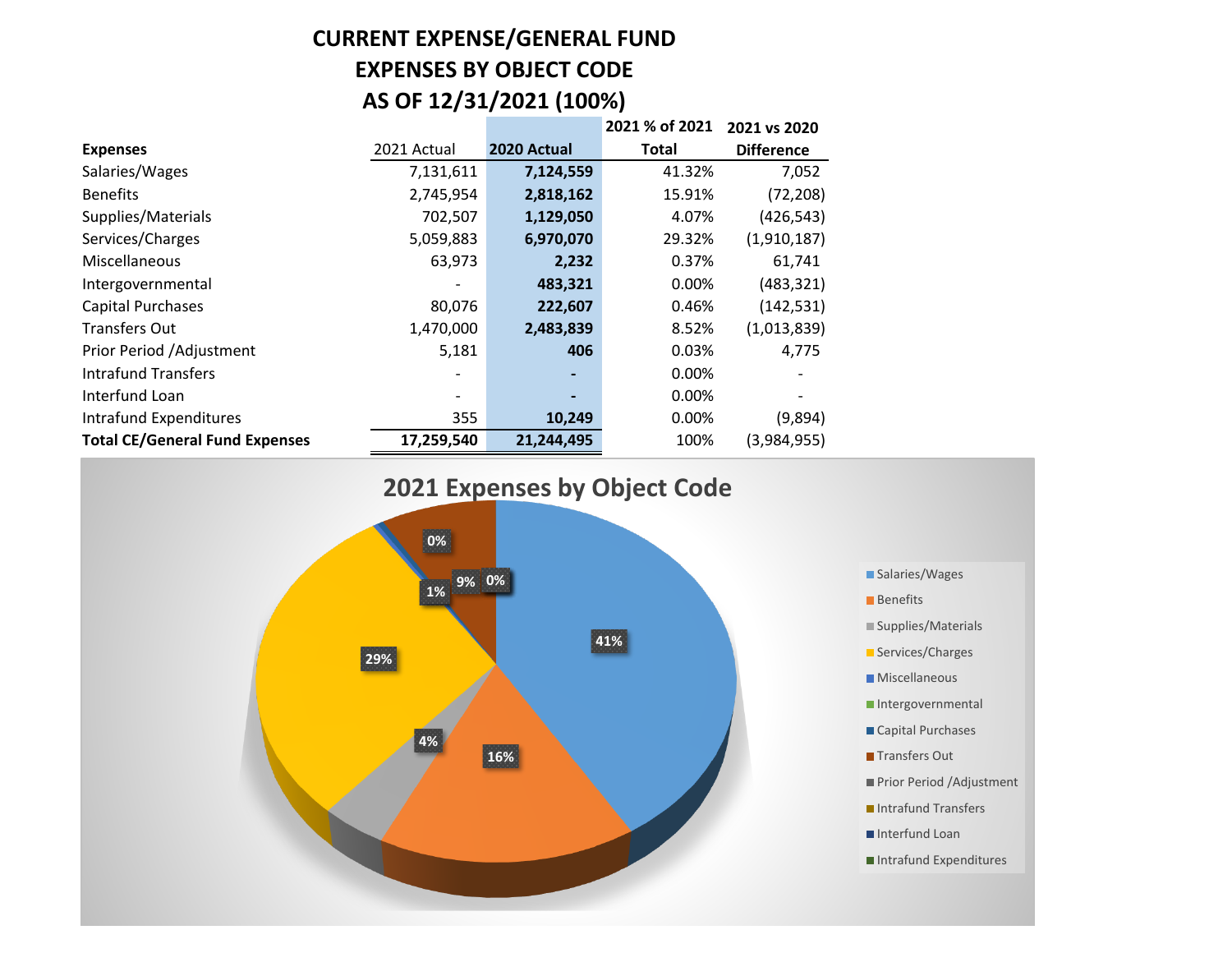# **AS OF 12/31/2021 (100%) CURRENT EXPENSE/GENERAL FUND EXPENSES BY OBJECT CODE DETAIL INCLUDES BUDGET AMENDMENT #4**

|                                           |               |               | % of          | $%$ of              |
|-------------------------------------------|---------------|---------------|---------------|---------------------|
|                                           | <b>Budget</b> | <b>Actual</b> | <b>Budget</b> | <b>Total Actual</b> |
| Salaries/Wages                            | 7,534,474     | 6,919,638     | 92%           | 40.09%              |
| Salaries / Wages- Overtime                | 259,881       | 211,974       | 82%           | 1.23%               |
| <b>Benefits</b>                           | 3,082,775     | 2,745,954     | 89%           | 15.91%              |
| <b>Operating Supplies/Materials</b>       | 697,183       | 345,390       | 50%           | 2.00%               |
| Fuel                                      | 126,400       | 90,385        | 72%           | 0.52%               |
| Items Purchased for Inventory or Resale   | 23,830        | 14,897        | 63%           | 0.09%               |
| Small Tools & Equipment                   | 281,043       | 251,836       | 90%           | 1.46%               |
| Services/Professional Services            | 3,380,751     | 3,292,721     | 97%           | 19.08%              |
| Communications                            | 279,987       | 160,904       | 57%           | 0.93%               |
| Travel                                    | 86,163        | 30,282        | 35%           | 0.18%               |
| Advertising                               | 61,885        | 65,109        | 105%          | 0.38%               |
| Rentals & Leases                          | 283,700       | 285,647       | 101%          | 1.66%               |
| Insurance/Bonds                           | 800,425       | 725,289       | 91%           | 4.20%               |
| <b>Public Utilities</b>                   | 253,000       | 237,361       | 94%           | 1.38%               |
| Repairs & Maintenance                     | 360,393       | 262,568       | 73%           | 1.52%               |
| Miscellaneous                             | 93,950        | 63,973        | 68%           | 0.37%               |
| Intergovernmental Services/Payments       | 800           |               | 0%            | 0.00%               |
| <b>Interfund Transfers</b>                | 1,674,182     | 1,470,000     | 88%           | 8.52%               |
| Interfund Loan                            |               |               | 0%            | 0.00%               |
| Capital Outlay                            | 10,000        | 80,076        | 801%          | 0.46%               |
| Prior Period Adjustments                  |               | 5,181         | 0%            | 0.03%               |
| <b>Intrafund Payments</b>                 | 555           | 355           | 64%           | 0.00%               |
| <b>Current Expense Expenditure Totals</b> | 19,291,377    | 17,259,540    | 89%           | 100.00%             |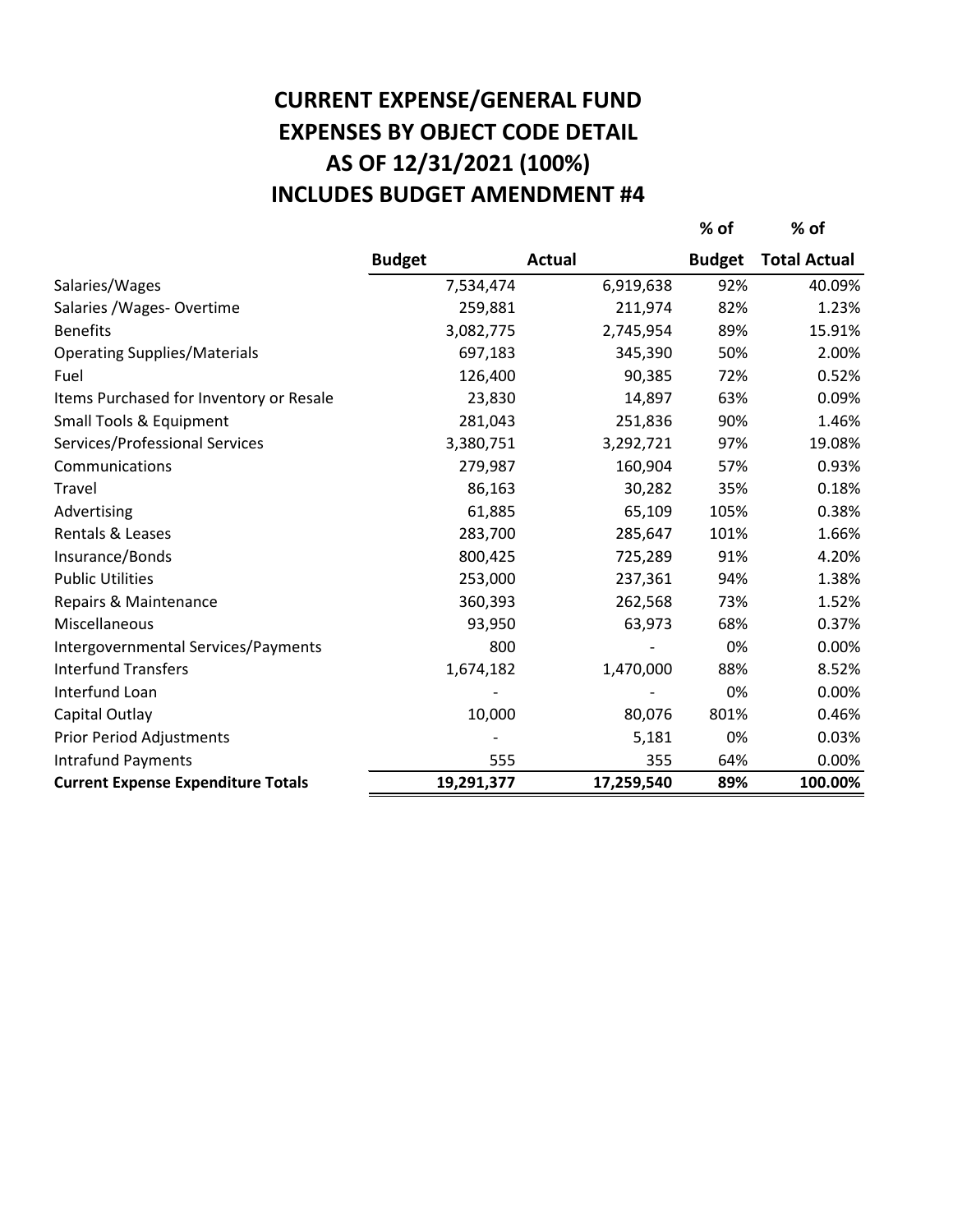### **CURRENT EXPENSE/GENERAL FUND SALARIES AND BENEFITS BY DEPARTMENT AS OF 12/31/2021 (100%) INCLUDES BUDGET AMENDMENT #4**

**% of**

|                                           | <b>Budget</b> | <b>Actual</b> | <b>Budget</b> |
|-------------------------------------------|---------------|---------------|---------------|
| 009 - Commissioners                       | 492,217       | 470,074       | 96%           |
| 010 - General Government                  | 83,250        | 63,325        | 76%           |
| 012 - Admin Services                      | 77,975        | 77,165        | 99%           |
| 013- Human Resources                      | 241,142       | 212,881       | 88%           |
| 020 - Superior Court                      | 180,699       | 172,774       | 96%           |
| 030- District Court                       | 879,013       | 789,307       | 90%           |
| 040- Clerk                                | 291,278       | 277,443       | 95%           |
| 050 - Treasurer                           | 425,776       | 382,578       | 90%           |
| 060 - Auditor                             | 936,412       | 747,411       | 80%           |
| 080 - Assessor                            | 430,232       | 384,890       | 89%           |
| 100 - Prosecuting Attorney                | 750,145       | 710,270       | 95%           |
| 105 - Child Support Enforcement           | 103,695       | 43,315        | 42%           |
| 120 - Facilities Management               | 348,502       | 328,729       | 94%           |
| 140 - Sheriff                             | 3,220,026     | 2,976,278     | 92%           |
| 170 - Juvenile Services                   | 394,618       | 387,959       | 98%           |
| 200 - Weed Control                        | 74,986        | 73,905        | 99%           |
| 220 - Coroner                             | 137,435       | 124,663       | 91%           |
| 240 - County Extension                    | 85,543        | 79,147        | 93%           |
| 260 - Emergency Management                | 201,524       | 185,053       | 92%           |
| 280 - Public Health                       | 708,160       | 628,508       | 89%           |
| 300 - Fair                                | 222,328       | 202,786       | 91%           |
| 310- Parks and Recreation                 | 189,034       | 166,833       | 88%           |
| 320 - Information Technology              | 403,140       | 392,271       | 97%           |
| <b>Current Expense Expenditure Totals</b> | 10,877,130    | 9,877,565     | 91%           |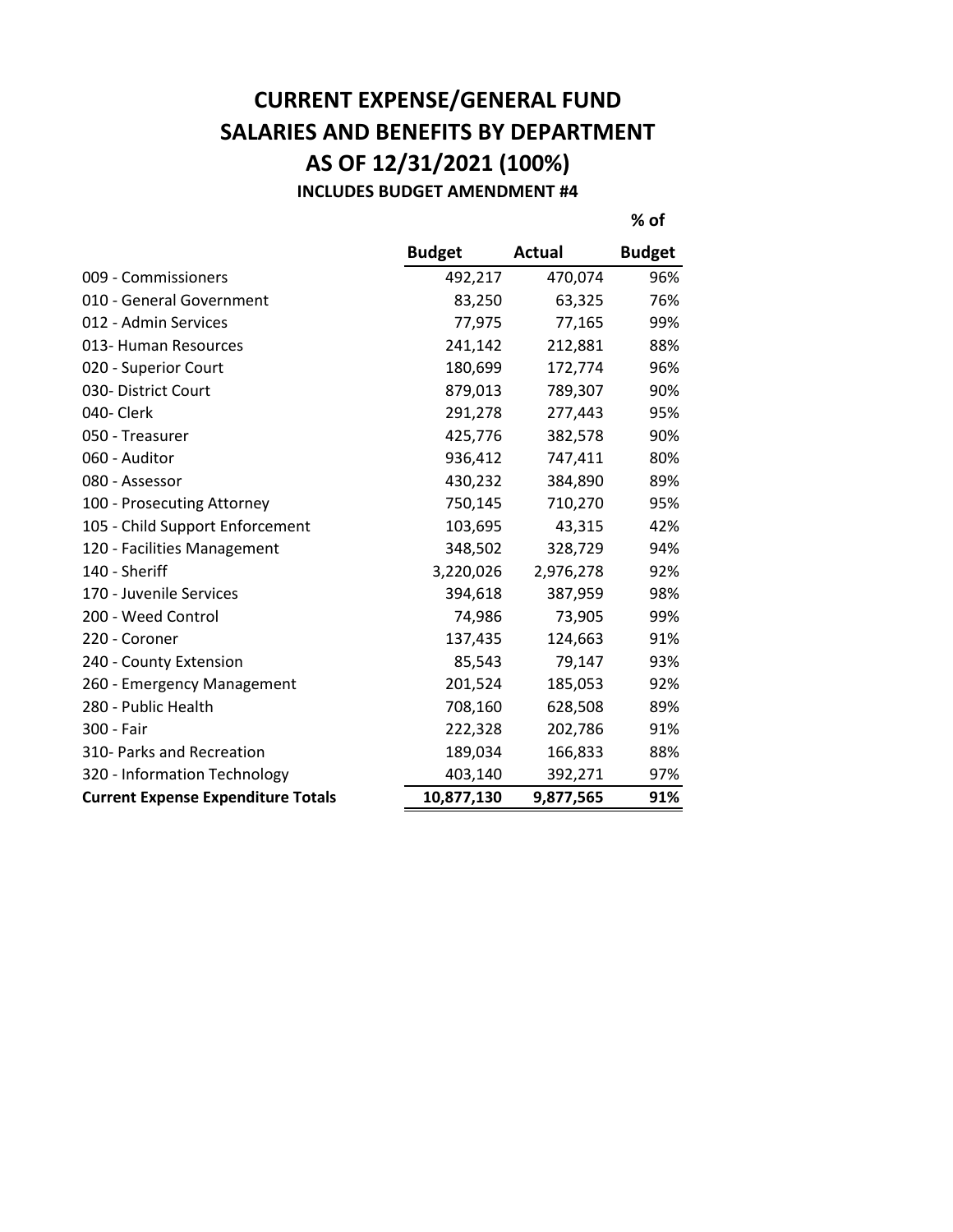#### **NON-CURRENT EXPENSE SALARIES AND BENEFITS BY FUND AS OF 12/31/2021 (100%) INCLUDES BUDGET AMENDMENT #4**

|                                    | <b>Budget</b> | Actual    | <b>Budget</b> |
|------------------------------------|---------------|-----------|---------------|
| 102 - Building and Development     | 152,961       | 133,971   | 88%           |
| 103 - Countywide Planning          | 229,271       | 210,119   | 92%           |
| 104 - Developmental Services       | 98,712        | 91,429    | 93%           |
| 110 - County Road                  | 4,961,300     | 4,141,419 | 83%           |
| 117 - Boating Safety               | 56,000        | 45,258    | 81%           |
| 122 - Sheriff K-9 Unit             | 1,000         |           | 0%            |
| 123 - Paths and Trails             | 38,661        | 35,955    | 93%           |
| 126 - Treasurer M&O                | 12,600        |           | 0%            |
| 127 - Quad-City Task Force         | 65,844        | 64,372    | 98%           |
| 128 - Crime Victims/Witness        | 96,929        | 92,183    | 95%           |
| 134 - Elections Reserve            |               | 49,740    |               |
| 135 - Prosecutor STOP Grant        | 17,521        | 17,521    | 100%          |
| 138 - Federal Equitable Sharing    | 5,000         |           | 0%            |
| 143 - Trial Court Improvement      |               | 5,710     |               |
| 144 - Emergency Communication      | 215,931       | 214,050   | 99%           |
| 400 - Solid Waste                  | 1,012,450     | 691,484   | 68%           |
| 410 - Solid Waste Reserve          | 15,000        |           | 0%            |
| 501 - Equipment Rental & Revolving | 889,750       | 548,405   | 62%           |
| 511 - Unemployment Insurance       | 25,000        | 11,556    | 46%           |
| <b>Non-CE Expenditure Totals</b>   | 7,893,930     | 6,353,172 | 80%           |